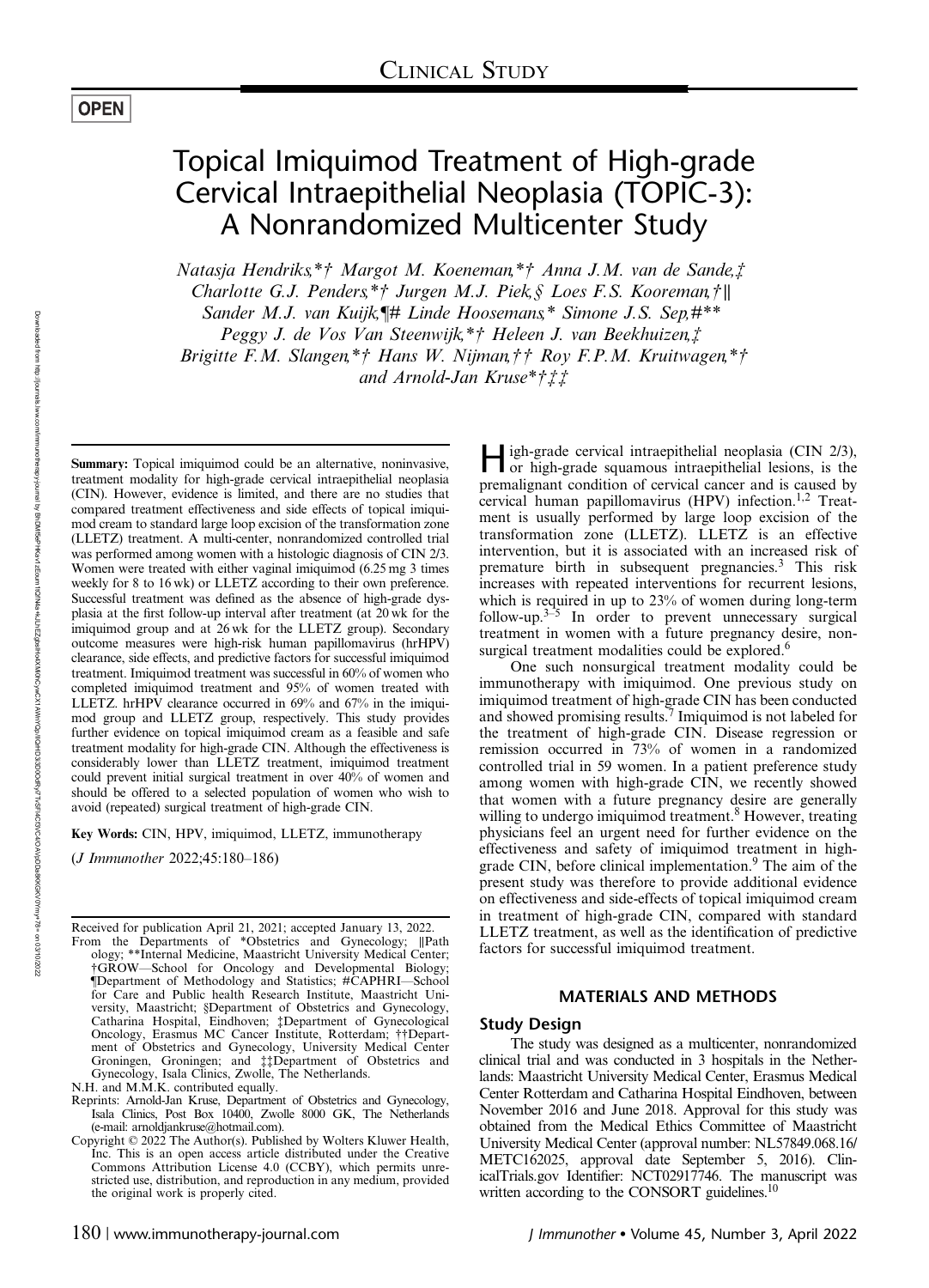#### Patient Population

Women aged 18 years and older, with a CIN 2 or CIN 3 diagnosis in cervical biopsies were assessed for eligibility. Exclusion criteria were previous histologically confirmed highgrade CIN, PAP4 cytology, concomitant vulvar and/or vaginal intraepithelial neoplasia, previous cervical malignancy, current malignant disease, immunodeficiency, pregnancy or lactation, legal incapability, and insufficient knowledge of the Dutch language. All women provided written informed consent before they were included in the study.

#### Sample Size

The sample size calculation was based on an expected treatment effectiveness of 73% for imiquimod and 95% for LLETZ.<sup>7</sup> With 80% power, an  $\alpha$  of 5% and allowing for a withdrawal rate of 20%, 53 women would have to be recruited in each arm. This was rounded up to 60 women per arm, given the uncertainty of imiquimod effectiveness and withdrawal rate.

#### Study Procedures

Women who were included in the study chose the treatment modality of their preference: either imiquimod treatment or LLETZ.

Imiquimod treatment consisted of 1 or 2 treatment periods of 8 weeks, with a colposcopy (including biopsies) in between to assess disease development during treatment. Imiquimod 5% cream was self-applied by use of a vaginal applicator in a dose of 6.25 mg (1/2 sachet), 3 times per week.<sup>11</sup> Cream was administered in the evening and remainders rinsed in the shower the next morning. Tampon use was allowed from that moment in case of vaginal discharge (to prevent local side effects). Women recorded the occurrence and severity of side-effects on a daily basis, by use of a visual analog scale (VAS). In case of systemic drug-related side effects, women were first advised to use paracetamol and nonsteroidal anti-inflammatory drugs. In case of persistent systemic or local side effects, the frequency of imiquimod application was decreased to twice per week, subsequently to once per week and subsequently discontinued for 1 week if side effects persisted. Adequate contraception during the study was ensured. Study visits were scheduled at weeks 2, 6, and 14, in which treatment adherence and side-effects were assessed. Two weeks after the first treatment period (at 10 wk from baseline), a first colposcopy was performed. Biopsies were taken from the area(s) with original CIN 2/3 lesions and any other suspicious lesion. In case of histologic complete remission (no CIN), imiquimod treatment was stopped. In case of histologic regression to CIN 1 or stable disease, imiquimod treatment was continued for another 8 weeks. In case of progression, defined as either histologic progression in disease grade or an increase in visual lesions size with stable histologic disease grade, adequate surgical treatment was performed. All women, also those showing remission at 10 weeks, were scheduled to undergo cervical cytology for HPV genotyping and a colposcopy with biopsies at 20 weeks from baseline (2 wk after the second 8-wk treatment period), for evaluation of the primary outcome measure. After successful treatment, first follow-up cytology was performed after 6 months. A new colposcopy was planned in case of PAP3a2 or worse.

For women who opted for LLETZ treatment, this was performed within 4 weeks by monopolar loop electrode, under local anesthesia. Women recorded the occurrence and severity of side-effects on a daily basis, by use of a VAS, during 2 weeks. First follow-up was performed after 26 weeks (according to national protocol), by cytology and HPV genotyping. A repeat colposcopy with biopsies was planned in case of PAP3a2 or higher and additional treatment was performed in case of a persistent CIN 2/3 or worse.

All colposcopies and LLETZ procedures were performed or supervised by experienced gynecologists or gynecologic oncologists. Cytologic assessment was performed by trained cytology analysts, according to the Papanicolaou system.

#### Laboratory Procedures

Histopathologic assessment of cervical biopsies was performed by a well experienced gynecologic pathologist according to national guidelines, according to the World Health Organization criteria, based on hematoxylin and eosin staining, with p16 and KI67 staining at disposal. HPV genotyping was performed using polymerase chain reaction enzyme immunoassays in either cytology or histology. DNA isolation of the samples was performed via Maxwell 16 (Promega). A PCR GP5+/6+ was run with HPV universal primers. HPV positivity was assessed via agarose gel electrophoresis. Positive HPV cases were subtyped using an Enzyme Immuno Assay with possible outcomes positivity for hrHPV16, HPV18, or cocktail hrHPV (31, 33, 35, 39, 45, 51, 52, 56, 58, 59, 66).

#### Outcomes

The primary study outcome was successful treatment of high-grade CIN, defined as the absence of high-grade dysplasia after treatment, reflecting the clinical outcome that additional treatment of residual/recurrent disease is not necessary. For the imiquimod group, this was assessed by diagnostic biopsies at 20 weeks; for the LLETZ group this was assessed by cervical cytology after 26 weeks, followed by colposcopy with biopsies in case of PAP3a2 or worse.

Secondary outcomes were hrHPV status at primary outcome interval, the incidence and severity of treatment related side-effects and predictive factors for imiquimod treatment success.

#### Statistical Analysis

Statistical analyses of the primary endpoint were performed according to both the intention-to-treat and perprotocol principle. The intention-to-treat analysis included all women that started the study, the per-protocol analysis included only those women who completed the full treatment scheme and were available for follow-up. Comparison between the 2 groups at baseline was performed with the independent samples  $t$  test. Comparison of treatment success, HPV clearance and side-effects between the two groups was performed using Pearson  $\chi^2$  test. Patient characteristics that were potentially predictive of successful imiquimod treatment were identified using univariable logistic regression analysis. A P-value smaller than or equal to 0.05 was considered statistically significant. Statistical analyses were performed using IBM SPSS Statistics for windows (version 24.0; IBM Corp, Armonk, NY).

#### RESULTS

A total of 123 patients were included in this study. 61 women chose treatment with imiquimod and 62 women chose LLETZ treatment. The trial CONSORT diagram can be found in Figure 1. Baseline characteristics are presented in Table 1.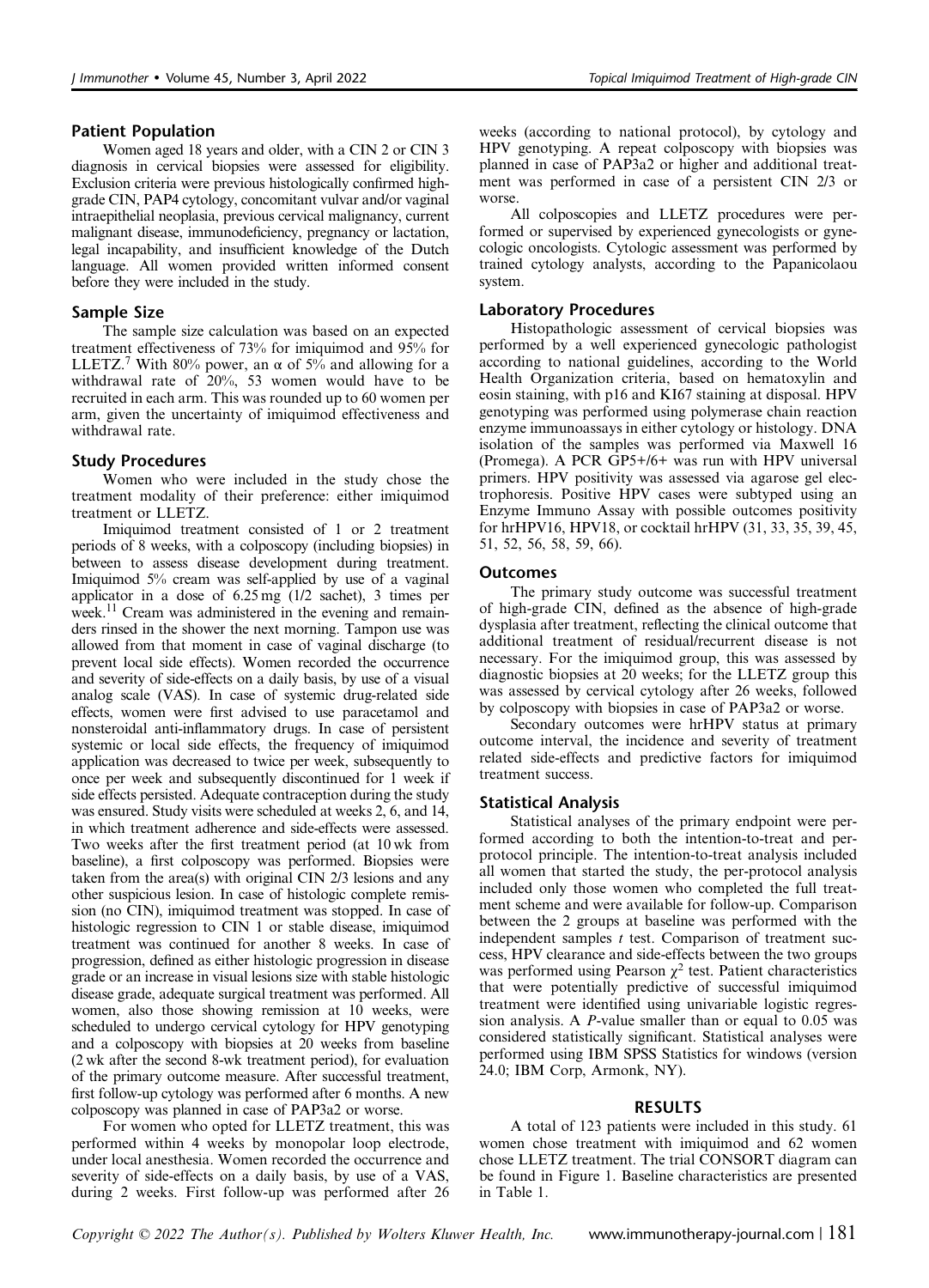

FIGURE 1. Study CONSORT diagram. CIN indicates cervical intraepithelial neoplasia; LLETZ, large loop excision of the transformation zone.

#### Treatment Adherence and Loss to Follow-up

In the imiquimod group, 13 women (21%) discontinued treatment, all due to side effects. One woman was unavailable for follow-up at 20 weeks. In women who continued imiquimod treatment, the mean number of applications was 20 (range 11–25 applications) during the first 8 treatment weeks and 17 (range 10–24 applications) in the second treatment period. In the LLETZ group, treatment adherence was 100%. One woman was not available for follow-up at 26 weeks.

#### Treatment Effectiveness

#### Imiquimod Group

Outcomes at 10 and 20 weeks are summarized in Table 2. At 10 weeks, 4 women showed disease progression (increase in lesions size of a CIN 3 lesion) and underwent LLETZ. At the primary outcome interval at 20 weeks, 40 women underwent colposcopy with biopsies and three women underwent cytologic control instead of colposcopy (outside study protocol). These women were included in the per protocol analysis, in which PAP2 was regarded as successful treatment  $(n=2)$  and PAP3a2  $(n=1)$  as unsuccessful treatment. Based on these results, the treatment success rate of imiquimod was 43% based on the intention-to-treat analysis and 60% based on the per protocol analysis (Table 3). All subsequent analyses include the 3 women for whom cytology was performed at 20 weeks.

Follow-up cytology was first performed 6 months after completed treatment. Of the women who were successfully

treated  $(n = 28)$ , 21 women (75%) had normal cytology and 4 women (14%) had PAP2 cytology. Three women (11%) had PAP3a1/2 cytology and underwent colposcopy. Histology revealed CIN 1 in 2 cases and CIN 3 in 1 case. Thus, disease recurrence at 6 months occurred in 4% (1/28) of women after successful imiquimod treatment.

#### LLETZ Group

At the primary outcome interval (26 wk), 3 women (5%) showed PAP 3a2 or higher and underwent a second colposcopy with biopsies. All 3 women were diagnosed with a residual CIN 2/3 lesion and underwent a second LLETZ. Based on these results, the treatment success rate of LLETZ was 94% based on the intention-to-treat analyses and 95% based on the per protocol analyses (Table 3).

#### hrHPV Clearance

hrHPV clearance was evaluated for all women who were hrHPV positive at baseline and completed the study until the primary outcome interval. hrHPV clearance was comparable in the 2 treatment groups: 69% in women treated with imiquimod and 67% in women treated with LLETZ (Table 4). Of the women who were negative for hrHPV at baseline and underwent HPV testing at the primary outcome interval, all remained HPV negative.

hrHPV clearance in relation to treatment outcome was evaluated for the imiquimod group only. hrHPV clearance occurred in 20 of 23 (87%) women with successful treatment, compared with 4 of 12 women  $(33\%, P < 0.01)$  with unsuccessful treatment.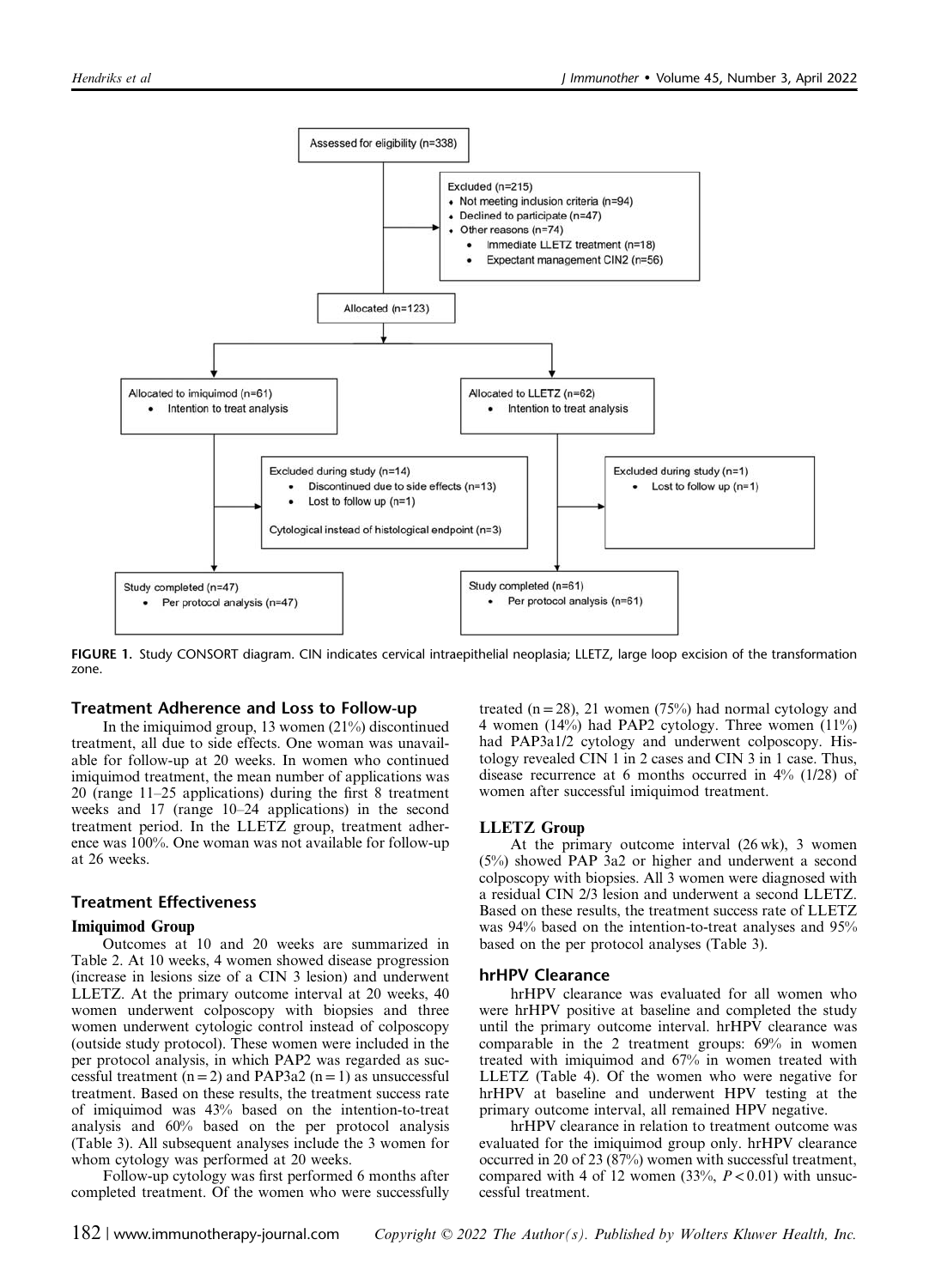|  |  | Topical Imiquimod Treatment of High-grade CIN |  |  |
|--|--|-----------------------------------------------|--|--|
|--|--|-----------------------------------------------|--|--|

|                                                     | <b>Imiquimod</b> | <b>LLETZ</b> |        |
|-----------------------------------------------------|------------------|--------------|--------|
| Characteristic                                      | $(n = 61)$       | $(n = 62)$   | P      |
| Age $(y)$                                           |                  |              |        |
| Mean (SD)                                           | 33.3(9.1)        | 35.2(7.0)    | 0.21   |
| BMI $(kg/m^2)^*$                                    |                  |              |        |
| Mean (SD)                                           | 22.9(3.5)        | 23.8(4.2)    | 0.21   |
| No. pregnancies                                     |                  |              |        |
| Mean (SD)                                           | 0.7(1.2)         | 1.6(1.4)     | < 0.01 |
| Nulliparity, $n$ (%)                                |                  |              |        |
| Yes                                                 | 45 (74)          | 20 (32)      | < 0.01 |
| Previous pap abnormalities, $n$ (%)                 |                  |              |        |
| Yes                                                 | 9(15)            | 6(10)        | 0.39   |
| Contraception, $n$ (%)                              |                  |              |        |
| Oral contraception                                  | 25 (41)          | 23(37)       | 0.58   |
| Other hormonal                                      | 12(20)           | 20(32)       |        |
| contraception                                       |                  |              |        |
| Other                                               | 1(2)             | 1(2)         |        |
| Smoking, n (%)                                      |                  |              |        |
| No                                                  | 36 (59)          | 36(58)       | 0.99   |
| Yes                                                 | 22(36)           | 22(35)       |        |
| Quit within last 6 mo                               | 3(5)             | 4(6)         |        |
| Sexual contacts, $n$ (%)                            |                  |              |        |
| No sexual contact                                   | 9(15)            | 13(21)       | 0.61   |
| Single sexual contact                               | 43 (70)          | 43 (69)      |        |
| Multiple sexual                                     | 8(13)            | 6(10)        |        |
| contacts                                            |                  |              |        |
| Unknown                                             | 1(2)             | $\mathbf{0}$ |        |
| Histology at baseline, $n$ (%)                      |                  |              |        |
| CIN <sub>2</sub>                                    | 25 (41)          | 14(23)       | 0.03   |
| CIN <sub>3</sub>                                    | 36 (59)          | 48 (77)      |        |
| HPV status, $n$ (%)                                 |                  |              |        |
| <b>HPV 16/18</b>                                    | 22 (36)          | 26(42)       | 0.21   |
| HPV 16/18 and                                       | 3(5)             | 4(6)         |        |
| other                                               |                  |              |        |
| Other hrHPV                                         | 25(41)           | 20(32)       |        |
| HPV negative                                        | 10(16)           | 12(19)       |        |
| Unknown                                             | 1(2)             | 0            |        |
| Time between initial biopsy and start treatment (d) |                  |              |        |
| Mean (SD)                                           | 30.4(49.9)       | 26.6(19.2)   | 0.58   |

TABLE 2. Outcomes at 10- and 20 Weeks Follow-up in the Imiquimod Group, for Women Who Continued Imiquimod Treatment Until at Least 10 Weeks

 $\overline{10}$ 

| 10 WK<br>Colposcopy<br><b>Outcomes</b><br>$(n = 50^*)$ | 20 wk Follow-up:<br><b>Mode and Number</b><br>of Women |          | <b>Outcomes Compared</b><br>With Baseline $(n = 47)$ |                    |
|--------------------------------------------------------|--------------------------------------------------------|----------|------------------------------------------------------|--------------------|
| Remission†                                             |                                                        |          |                                                      |                    |
| $N = 12$                                               | Colposcopy                                             | $N = 10$ | Remission<br>Regression to                           | $N = 5$<br>$N = 4$ |
|                                                        |                                                        |          | CIN <sub>1</sub>                                     |                    |
|                                                        |                                                        |          | Persistence                                          | $N=1$              |
|                                                        | Cytology                                               | $N=1$    | PAP <sub>3a2</sub>                                   | $N = 1$            |
|                                                        | Lost to FU                                             | $N=1$    |                                                      |                    |
| Regression to CIN 1                                    |                                                        |          |                                                      |                    |
| $N = 21$                                               | Colposcopy                                             | $N = 18$ | Remission                                            | $N = 6$            |
|                                                        |                                                        |          | Regression to<br>CIN <sub>1</sub>                    | $N=6$              |
|                                                        |                                                        |          | Persistence                                          | $N = 6$            |
|                                                        | Cytology                                               | $N = 2$  | PAP <sub>2</sub>                                     | $N = 2$            |
|                                                        | Discontinued                                           | $N = 1$  |                                                      |                    |
| Regression to CIN 2                                    |                                                        |          |                                                      |                    |
| $N = 5$                                                | Colposcopy                                             | $N = 5$  | Remission                                            | $N=2$              |
|                                                        |                                                        |          | Regression to<br>CIN <sub>1</sub>                    | $N = 2$            |
|                                                        |                                                        |          | Persistence                                          | $N = 1$            |
| Persistence CIN 2/3                                    |                                                        |          |                                                      |                    |
| $N = 8$                                                | Colposcopy                                             | $N = 7$  | Remission                                            | $N=1$              |
|                                                        |                                                        |          | Regression to<br>CIN <sub>1</sub>                    | $N = 0$            |
|                                                        |                                                        |          | Persistence                                          | $N = 6$            |
|                                                        | Discontinued                                           | $N = 1$  |                                                      |                    |
| Progression                                            |                                                        |          |                                                      |                    |
| $N = 4$                                                | NA.<br>unsuccessful<br>treatment                       | $N = 4$  | Unsuccessful<br>treatment<br>(persistence)           | $N = 4$            |

\*Eleven women stopped due to side effects.

†Two women continued imiquimod treatment at their own request, one showed disease persistence of CIN 2 at 20 weeks, the other disease regression to CIN 1.

CIN indicates cervical intraepithelial neoplasia; FU, follow-up; NA, not applicable.

#### Side Effects

In the imiquimod group, 13 women (21%) discontinued treatment due to side effects. Treatment discontinuation due to side-effect differed according to inclusion hospital, with rates of 9% (1/11), 13% (5/38), and 58% (7/12). For those who continued treatment, outcomes regarding side effects are presented in Table 5. All women experienced side effects, most commonly headache, fatigue, myalgia, and vulvar pruritus/pain. Thirty women (69%) reported 1 or more severe side effects (VAS  $\geq$  8).

Outcomes regarding side-effects in the LLETZ group are presented in Table 6. All women experienced side effects, most commonly vaginal discharge and vaginal blood loss. Thirteen women (29%) experienced 1 or more severe side effects (VAS  $\geq$  8), significantly less than in the imiquimod group  $(P < 0.01)$ .

#### Subgroup Analyses of Responders Versus Nonresponders in Imiquimod Group

None of the potential predictors were identified as a statistically significant predictive factor for imiquimod treatment outcome, although the OR's for nulliparity, previous abnormal cytology and smoking indicate clinically meaningful associations (Table 7).

#### DISCUSSION

This study shows that topical imiquimod was successful in 60% of patients who completed treatment in the per protocol analysis, and 43% in the intention to treat analysis. After successful imiquimod treatment, hrHPV clearance was comparable to LLETZ and disease recurrence at 6 months occurred in only 4% of women. Although treatment success is lower for imiquimod than for LLETZ, our findings indicate that imiquimod treatment can avoid LLETZ in a significant number of women with CIN 2/3. As such, imiquimod could be a feasible treatment alternative to LLETZ, for a selected population of women who want to avoid the surgical treatment approach.

This study has several strengths. It is the largest study so far evaluating imiquimod treatment of high-grade CIN and the first study comparing imiquimod treatment to LLETZ. After we learned that women had a clear preference for either of the 2 treatment modalities, we deliberately chose for an open-label design, which reflects a "real life"

Copyright  $\odot$  2022 The Author(s). Published by Wolters Kluwer Health, Inc. www.immunotherapy-journal.com | 183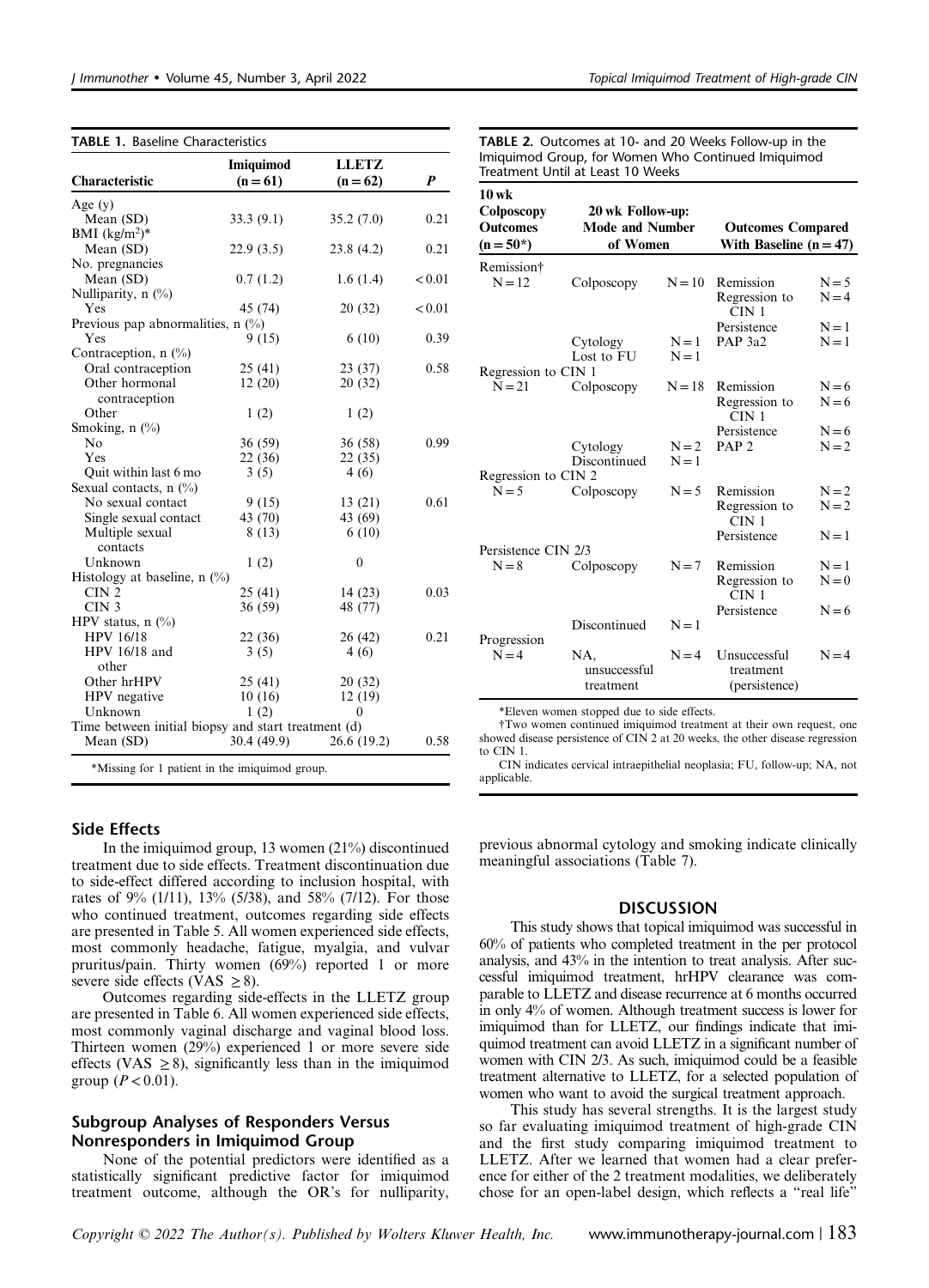## TABLE 3. Treatment Effectiveness Intention to Treat Per Protocol Imiquimod  $N = 61$  LLETZ  $N = 62$  P Imiquimod  $N = 47$  LLETZ  $N = 61$  P Successful treatment\* 26 (43%) 58 (94%)  $(94\%)$   $(0.01 \ 28 \ (60\%)$  58 (95%)  $(95\%)$

\*Defined as the absence of high-grade dysplasia at the first follow-up interval after treatment (20 wk for imiquimod and 26 wk for LLETZ treatment), assessed by diagnostic biopsies for the imiquimod group and cervical cytology followed by colposcopy with biopsies on indication for the LLETZ group. LLETZ indicates large loop excision of the transformation zone.

| <b>TABLE 4. HPV Clearance After Completed Treatment</b> |                            |                          |              |  |
|---------------------------------------------------------|----------------------------|--------------------------|--------------|--|
|                                                         | Imiquimod Group $(n=35)^*$ | LLETZ Group $(n = 49)$ † |              |  |
| hrHPV clearance<br>HPV 16/18 clearance                  | 24 $(69%)$<br>$9/15(60\%)$ | 33 $(67%)$<br>18/29(62%) | 0.91<br>0.89 |  |

\*Included were women who were positive for hrHPV at baseline, completed imiquimod treatment and underwent colposcopy with biopsies at 20 weeks follow-up. Twenty-six women were excluded from the analysis: 13 women stopped treatment, 4 underwent LLETZ at 10 weeks, 1 was lost to follow-up, 3 HPVtests failed, and 5 others were negative at baseline.

†Included were women who were positive for hrHPV at baseline. Thirteen women were excluded from the analysis: 12 were HPV negative at baseline and 1 was lost to follow-up.

HPV indicates human papillomavirus; hrHPV, high-risk human papillomavirus; LLETZ, large loop excision of the transformation zone.

|                      | Side Effect, Overall |                          | Side Effect, VAS $\geq 8$ |                          |
|----------------------|----------------------|--------------------------|---------------------------|--------------------------|
| $N = 42$             | No. Patients $(\%)$  | <b>Mean Duration (d)</b> | No. Patients $(\%)$       | <b>Mean Duration (d)</b> |
| Headache             | 39 (93)              | 13.9                     | 22(52)                    | 3.3                      |
| Fever                | 29(69)               | 4.5                      | 13(31)                    | 2.4                      |
| Fatigue              | 36 (86)              | 11.4                     | 16(38)                    | 6.4                      |
| Myalgia              | 34 (81)              | 8.9                      | 11(26)                    | 4.5                      |
| Vaginal discharge    | 29(69)               | 10.4                     | 6(13)                     | 3.5                      |
| Vaginal blood loss   | 27(64)               | 6.0                      | 5(12)                     | 5.2                      |
| Vulvar pruritus/pain | 34 (81)              | 9.5                      | 16(38)                    | 3.1                      |
| Vulvar redness       | 18 (43)              | 2.4                      | 6(14)                     | 4.7                      |

TABLE 5. Side-effects of Imiquimod Treatment, Reported First 8 Weeks\*

\*Outcomes were available for 42 of 50 women (84%) who completed the first 8 weeks of the treatment protocol, but for only 14 women in the second 8 weeks. Therefore, only side effects reported in the first 8 weeks were analyzed and presented.

|                              | Side Effect, Overall |                          | Side Effect, $VAS \geq 8$ |                          |
|------------------------------|----------------------|--------------------------|---------------------------|--------------------------|
| $N = 45*$                    | No. Patients $(\%)$  | <b>Mean Duration (d)</b> | No. Patients $(\% )$      | <b>Mean Duration (d)</b> |
| Abdominal pain               | 35 (78)              | 4.8                      | 4(9)                      | 1.5                      |
| Vaginal discharge            | 45 (100)             | 8.9                      | 14 (31)                   | 3.8                      |
| Vaginal blood loss           | 45 (100)             | 9.0                      | 23(51)                    | 2.2                      |
| Vaginal pruritis/pain        | 7 (16)               | 4.6                      | 4(9)                      | 3.0                      |
| Fever                        | 2(5)                 | 1.0                      |                           | 0.0                      |
| Hemorrhage with intervention | 3(5 <sup>†</sup> )   | __                       |                           | _                        |

\*Outcomes were available for 45 of 62 women (73%).

†As a percentage of all women who underwent LLETZ.

LLETZ indicates large loop excision of the transformation zone; VAS, visual analog scale.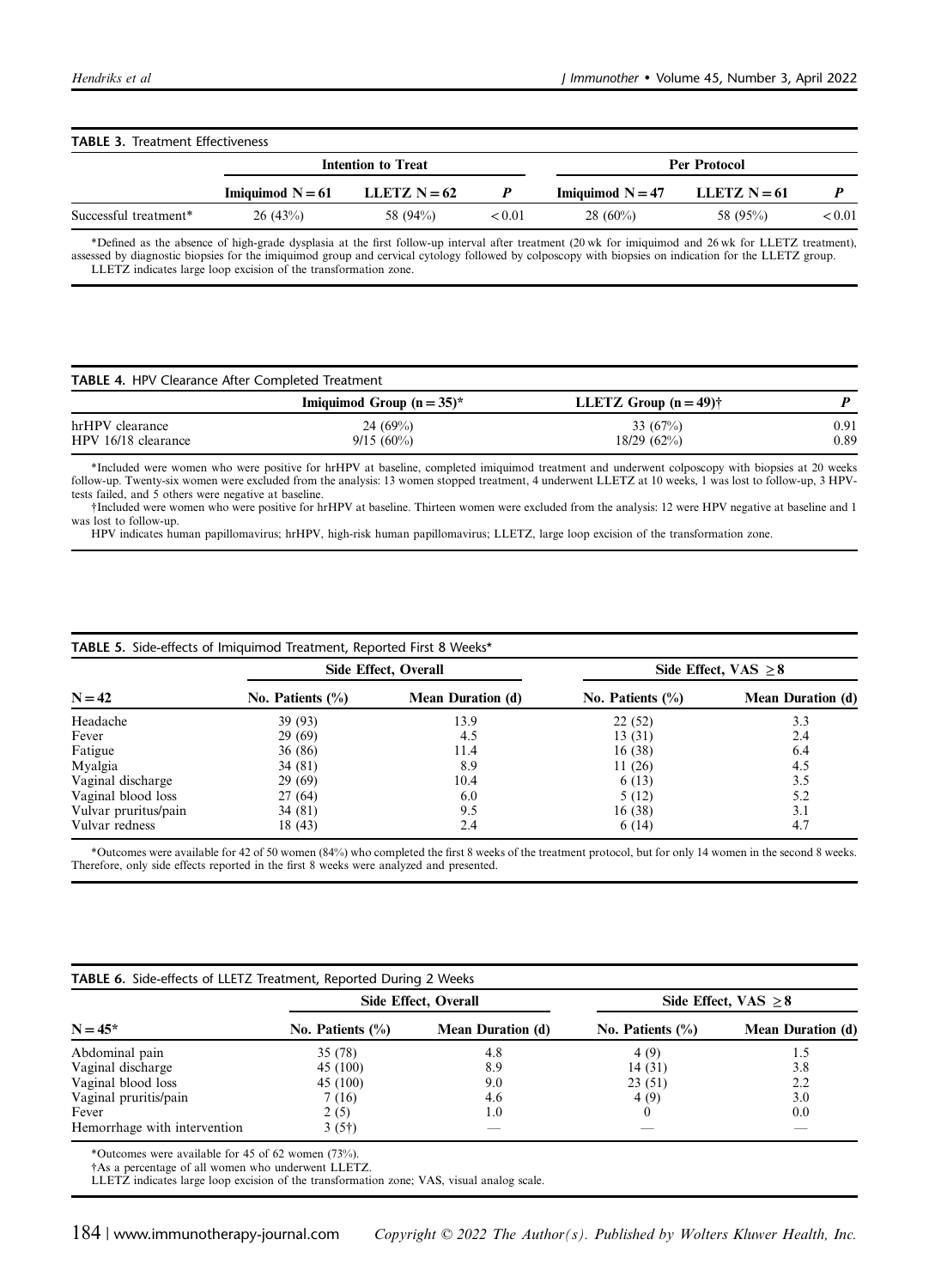| Topical Imiquimod Treatment of High-grade CIN |  |  |  |
|-----------------------------------------------|--|--|--|
|-----------------------------------------------|--|--|--|

| <b>TABLE 7.</b> Univariable Logistic Regression Analysis of Potential |
|-----------------------------------------------------------------------|
| Predictors for Successful Imiquimod Treatment ( $N = 47$ )            |

|                                  | <b>OR (95% CI)</b>  |      |
|----------------------------------|---------------------|------|
| Age $(y)$                        | $1.07(0.97-1.17)$   | 0.25 |
| Nulliparity                      | $3.57(0.77-16.54)$  | 0.10 |
| Single sexual partner            | $1.00(0.27 - 3.76)$ | 1.00 |
| Previous abnormal cytology       | $0.16(0.02-1.40)$   | 0.10 |
| CIN II at diagnosis              | $0.91(0.29 - 2.91)$ | 0.88 |
| Smoking (recently quit $=$ no)   | $0.49(0.15-1.63)$   | 0.24 |
| Smoking (recently $quit = yes$ ) | $0.33(0.10-1.09)$   | 0.07 |
| No. imiquimod applications       | $1.00(1.00-1.00)$   | 0.81 |
| HPV 16/18 infection at baseline  | $1.00(0.98-1.00)$   | 0.54 |

CI indicates confidence interval; CIN, cervical intraepithelial neoplasia; HPV, human papillomavirus; OR, odds ratio.

scenario.<sup>8,12</sup> This design inevitably leads to baseline differences between the treatment groups: in this study differences in parity and CIN grade. These factors may influence treatment outcomes, but do represent a "real life scenario" comparable to clinical practice.

The study also has several limitations. First, 3 women in the imiquimod group only had cytology available at the primary endpoint, but were included in the analyses nevertheless. Although their PAP results strongly suggested either treatment success or treatment failure, their results would have been more reliable had histology been available. Second, we cannot rule out a positive effect on disease regression of the biopsies taken at the 10-week colposcopy, due to actual removal of dysplastic tissue and activation of the immune system to induce spontaneous regression. However, we justify this procedure in the context of safety. A final limitation of the study is the difference in outcome assessment and timing between the 2 groups (histology at 20 wk for the imiquimod group and cytology followed by colposcopy and biopsies on indication at 26 wk for the LLETZ group). The different procedures were chosen with consideration of safety in the imiquimod group, prevention of unnecessary/invasive investigations for women treated with LLETZ and adherence to guidelines concerning follow-up after LLETZ. It is unknown whether these differences have influenced study outcomes. However, the selected outcome measures and procedures reflect the measures and procedures as they will be used in clinical application.

Imiquimod effectiveness in this study is lower than reported by Grimm et al, $^7$  despite similar treatment regimens, applied doses, and baseline histology. A potential explanation could be the different mode of administration (applicator vs. suppository), but the difference in effectiveness may also represent a natural distribution in different populations. The effectiveness of imiquimod is also significantly lower than LLETZ effectiveness. The definition of clinically acceptable effectivity thresholds is subject to debate. Thresholds of 45%–60% have been postulated by clinicians, but the more important is what patients themselves desire.<sup>13</sup> A previous study by the authors showed that, whereas a general population of women required a treatment effectiveness of 95% to prefer imiquimod over LLETZ, women with a future pregnancy desire would accept a lower treatment success rate of 72%.<sup>8</sup> This indicates that imiquimod may not qualify as a treatment alternative for all women, but that it could be a good option for women with a future pregnancy desire. In order to meet the desired treatment effectiveness threshold—which is higher than in our

study—predictive factors for treatment success could be applied to identify women in whom a treatment success higher than 72% can be expected. Our study has not been able to identify such factors so far. Future studies, for example on biomarkers, could be performed to this aim.

All women, whether they were treated with imiquimod or underwent LLETZ, reported side effects, but severe side effects occurred more frequently in women treated with imiquimod. A selection of these side effects has been reported by the authors in a previous publication.<sup>14</sup> Although the total number of women with side effects in our study is similar to the study by Grimm et al, they reported less treatment discontinuation (3%) and less severe (grade 2) side effects.<sup>7,14</sup> There may be several explanations for this. First, treatment discontinuation differed significantly between the inclusion hospitals in our study. This may reflect differences in counselling or women's expectations and carrying capacity, but also a difference in management of side-effects. Indeed, a lower treatment discontinuation was seen in the primary inclusion center, where counselling and management was provided by a specialized nurse practitioner, who was easily accessible to the women in the study. Other explanations could be related to the treatment regimen in general: we did not apply a step-up regimen or dose reduction, such as Grimm et al.7 A final explanation may be the difference in imiquimod administration: our study used cream in applicators instead of suppositories. Overall, it can be concluded that imiquimod treatment is associated with significant side effects, which is an important issue in the counselling of women for this treatment. Moreover, adequate management of side-effects and support during treatment is important to minimize treatment discontinuation.

The hrHPV clearance rate in our study is comparable to the study by Grimm et al<sup>7</sup> and confirms that imiquimod is efficacious in clearing HPV infection. This is important with regard to the fact that prior studies have shown that HPV clearance is predictive of maintaining disease resolution of high-grade  $\dot{C}$ IN.<sup>15</sup> In line with Grimm and colleagues, we found no statistically significant differences in hrHPV types in women with successful or unsuccessful imiquimod treatment, indicating that there are no differences in effectiveness of imiquimod in treating a specific type of HPV.

Although treatment success of imiquimod for highgrade CIN is considerably lower than treatment success of LLETZ, imiquimod treatment could prevent initial surgical treatment in over 40% of women. Imiquimod treatment leads to adequate HPV clearance and has a low recurrence rate at 6 months posttreatment. As such, topical imiquimod could be a feasible nonsurgical treatment alternative for a selected population of women who want to avoid (repeated) surgical treatment, such as women with a future pregnancy desire. Careful counselling on side-effects and their adequate management is important. To enable selection of women with a high likelihood of successful imiquimod treatment, studies are needed that identify predictive (bio)markers for imiquimod treatment outcome. Following on the outcomes of this study, this will lead to optimal opportunities for a personalized treatment strategy for high-grade CIN.

#### CONFLICTS OF INTEREST/FINANCIAL DISCLOSURES

This study was partially funded by a research grant from MEDA Pharmaceuticals. This grant was used to cover costs for the study medication and laboratory analyses. MEDA Pharmaceuticals was not involved in study design, data